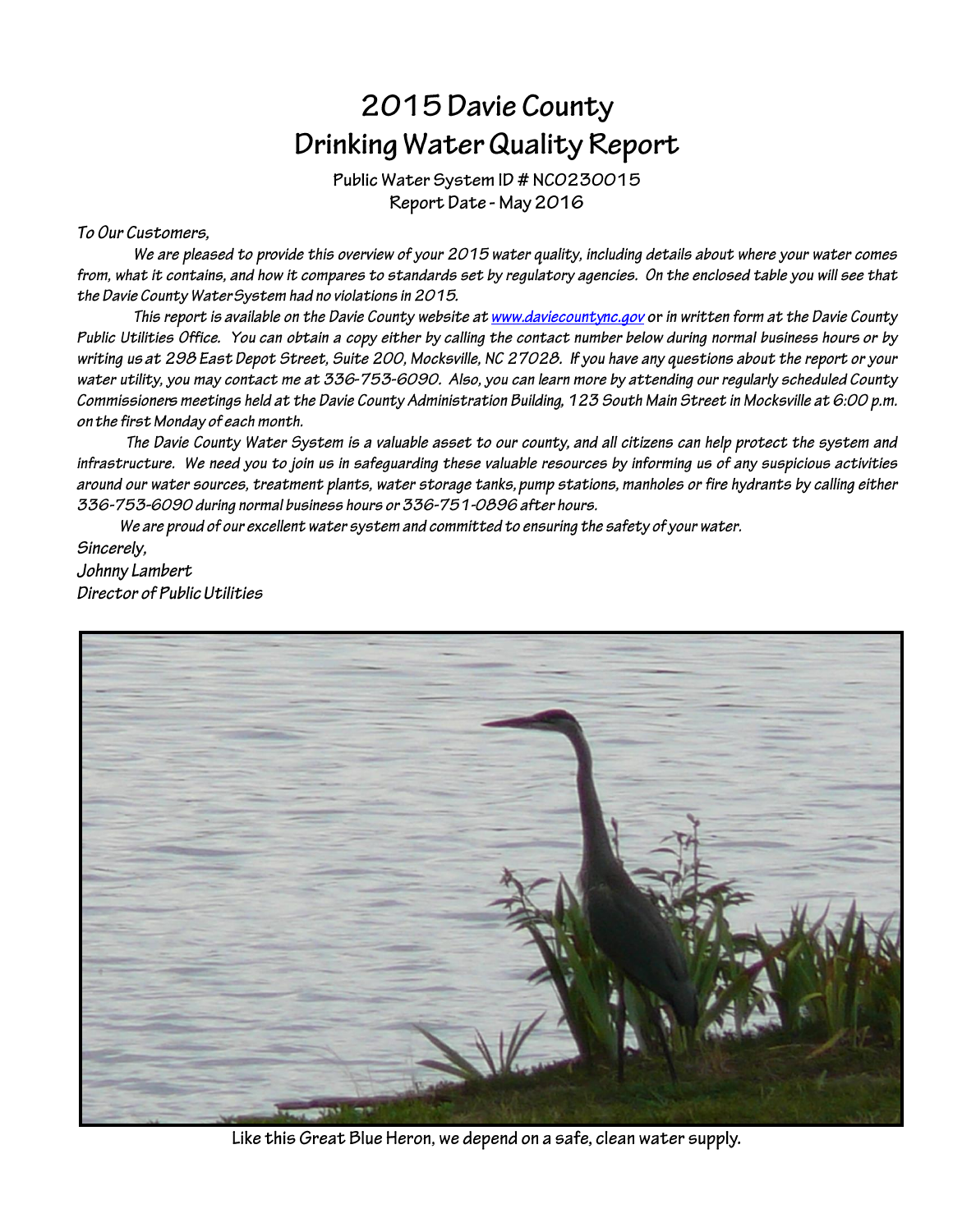| <b>REGULATED CONTAMINANTS</b>                                                                                                                                                                                                                                                                                                                                                                      |                  |                                                                         |                              |                                                      |                                                                                                                    |  |  |  |
|----------------------------------------------------------------------------------------------------------------------------------------------------------------------------------------------------------------------------------------------------------------------------------------------------------------------------------------------------------------------------------------------------|------------------|-------------------------------------------------------------------------|------------------------------|------------------------------------------------------|--------------------------------------------------------------------------------------------------------------------|--|--|--|
| Disinfection Byproduct Precursors and Turbidity 2015                                                                                                                                                                                                                                                                                                                                               |                  |                                                                         |                              |                                                      |                                                                                                                    |  |  |  |
| Contaminant                                                                                                                                                                                                                                                                                                                                                                                        | Violation<br>Y/N | Your<br>Water                                                           | <b>MCLG</b>                  | <b>MCL</b>                                           | <b>Likely Source of Contamination</b>                                                                              |  |  |  |
| <b>Total Organic</b><br>Carbon [TOC]<br>Removal Ratio -<br>Treated Water*                                                                                                                                                                                                                                                                                                                          | $\boldsymbol{N}$ | $0.38$ AV – C<br>$0.00 - 1.5 R - C$<br>$OAV-S$<br>$- - R - S$           | N/A                          | TΤ                                                   | Naturally present in the<br>environment                                                                            |  |  |  |
| * The Cooleemee and Sparks Road Water Plants both had acceptable removal of TOC (Disinfection By-Product Precursors). Depending on the Total<br>Organic Carbon in our source water, the water system must have a certain percent removal of TOC or must meet alternative compliance criteria.                                                                                                      |                  |                                                                         |                              |                                                      |                                                                                                                    |  |  |  |
| Turbidity (NTU)*                                                                                                                                                                                                                                                                                                                                                                                   | $\boldsymbol{N}$ | $0.250 - C**$<br>$0.263 - S^{**}$<br>98.4 % - $C***$<br>97.1 % - $S***$ | N/A                          | $TT \leq 0.30$<br>$TT =$<br>% Samples<br>$\leq 0.15$ | Soil runoff                                                                                                        |  |  |  |
| *Turbidity is a measure of cloudiness of the water. We monitor it because it is a good indicator of the effectiveness of our filtration system.<br>**These measurements were the highest single measurements detected in 2015 at the Cooleemee and Sparks Road Water Plants.<br>***The Turbidity Rule requires that 95% or more of all the monthly samples must be less than or equal to 0.15 NTU. |                  |                                                                         |                              |                                                      |                                                                                                                    |  |  |  |
| Disinfection and Disinfection Byproduct Contaminants 2015                                                                                                                                                                                                                                                                                                                                          |                  |                                                                         |                              |                                                      |                                                                                                                    |  |  |  |
| Contaminant                                                                                                                                                                                                                                                                                                                                                                                        | Violation<br>Y/N | Your<br>Water                                                           | <b>MCLG</b>                  | <b>MCL</b>                                           | <b>Likely Source of Contamination</b>                                                                              |  |  |  |
| Chlorine (ppm)<br>(Tested monthly)                                                                                                                                                                                                                                                                                                                                                                 | $\boldsymbol{N}$ | $1.62$ $AV - D$<br>$0.61 - 2.20 R - D$                                  | $MRDLG = 4$                  | $MRDL = 4$                                           | Water additive used to control<br>microbes                                                                         |  |  |  |
| <b>Total Haloacetic</b><br>Acids [HAA5] (ppb)<br>(Quarterly)                                                                                                                                                                                                                                                                                                                                       | $\boldsymbol{N}$ | 25.0 LRAA-D<br>$12.0 - 43.0 R - D$                                      | N/A                          | 60                                                   | By-product of drinking water<br>chlorination                                                                       |  |  |  |
| Total<br><b>Trihalomethanes</b><br>[TTHM] (ppb)<br>(Quarterly)                                                                                                                                                                                                                                                                                                                                     | $\boldsymbol{N}$ | 44.5 $LRAA - D$<br>$14.0 - 95.0 R - D$                                  | N/A                          | 80                                                   | By-product of drinking water<br>chlorination                                                                       |  |  |  |
|                                                                                                                                                                                                                                                                                                                                                                                                    |                  | <b>Inorganic Contaminants</b>                                           | 2015 or Most Recent Analysis |                                                      |                                                                                                                    |  |  |  |
| Contaminant                                                                                                                                                                                                                                                                                                                                                                                        | Violation<br>Y/N | Your<br>Water                                                           | <b>MCLG</b>                  | <b>MCL</b>                                           | Likely Source of Contamination                                                                                     |  |  |  |
| Fluoride (ppm)<br>(Tested 2/5/2015)                                                                                                                                                                                                                                                                                                                                                                | $\boldsymbol{N}$ | $0.82 - C$<br>$0.68 - S$                                                | $\overline{4}$               | $\overline{4}$                                       | Erosion of natural deposits; water<br>additive to promote strong teeth;<br>from fertilizer & aluminum<br>factories |  |  |  |
| Nitrate (ppm) (as<br>Nitrogen)<br>(8/26/2015)                                                                                                                                                                                                                                                                                                                                                      | $\boldsymbol{N}$ | $1.22 - C$<br>$1.0 - S$                                                 | 10                           | 10 <sup>°</sup>                                      | Runoff from fertilizer use; leaching<br>from septic tanks, sewage; erosion<br>of natural deposits                  |  |  |  |
| Copper (ppm)* -<br>90 <sup>th</sup> percentile<br>(Tested from<br>8/18/2015 - 9/8/2015)                                                                                                                                                                                                                                                                                                            | $\boldsymbol{N}$ | $0.104 - D$                                                             | 1.3                          | $AL = 1.3$<br><i>or</i><br>TT                        | Corrosion of household plumbing<br>systems; erosion of natural<br>deposits; leaching from wood<br>preservatives    |  |  |  |
| Lead $(ppb)*$ - 90 <sup>th</sup><br>percentile (Tested<br>8/18/2015-9/8/2015)                                                                                                                                                                                                                                                                                                                      | $\boldsymbol{N}$ | $<$ 3 – D                                                               | $\mathcal{O}$                | $AL = 15$<br>or<br>TΤ                                | Corrosion of household plumbing<br>systems; erosion of natural<br>deposits                                         |  |  |  |
| *The levels detected are the 90 <sup>th</sup> percentile value of all samples taken. None of the water samples from the tested homes were above the Action Limits<br>for Copper or Lead during this testing period.                                                                                                                                                                                |                  |                                                                         |                              |                                                      |                                                                                                                    |  |  |  |

Cooleemee Plant - C Sparks Road Plant - S Water Distribution System - D

Average - AV Range - R Locational Running Annual Average – LRAA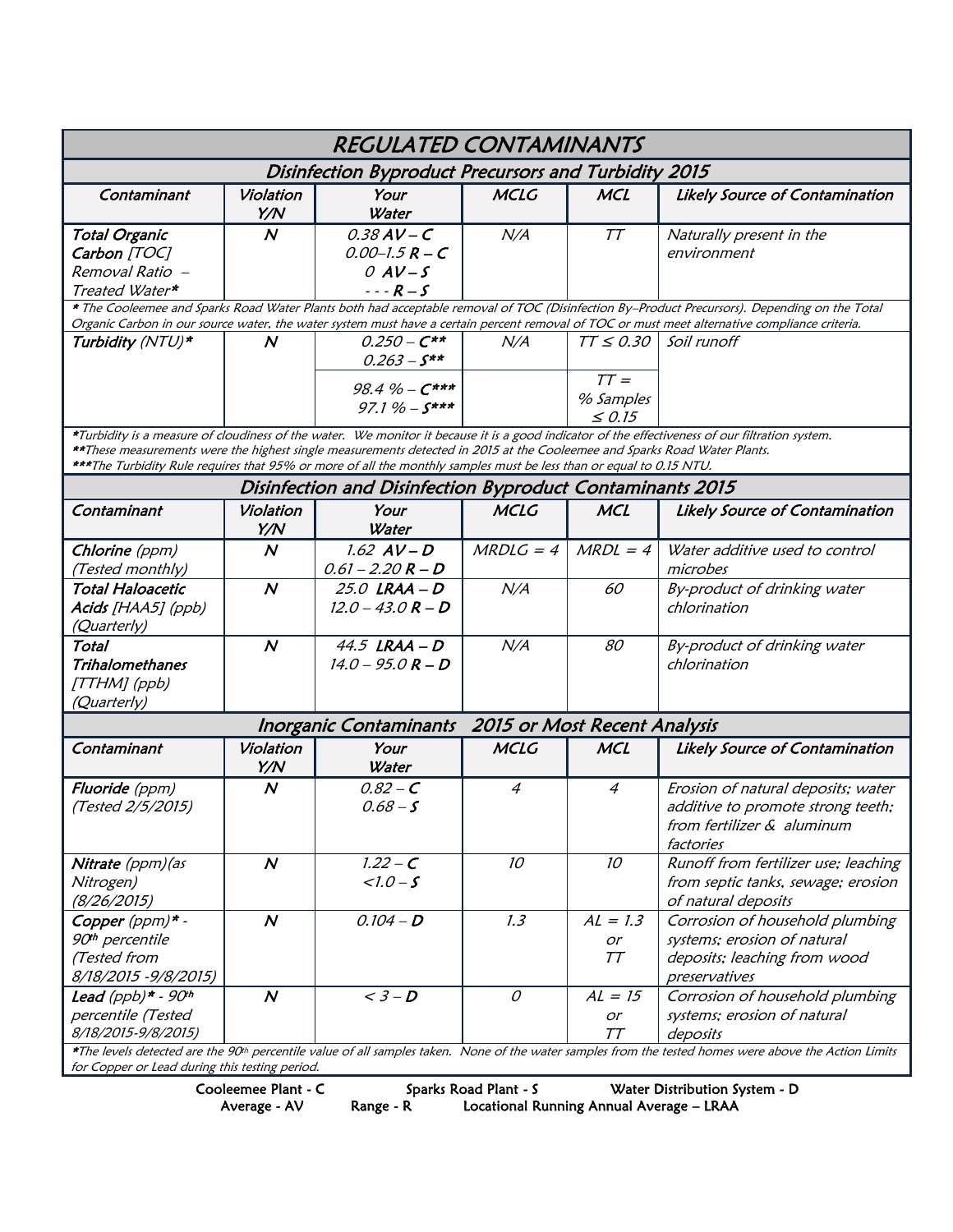#### **About Drinking Water**

Sources of drinking water (both tap water and bottled water) include rivers, lakes, streams, ponds, reservoirs, springs, and wells. As water travels over the land or through the ground, it dissolves naturally-occurring minerals and possibly radioactive materials. It can also pick up microbial contaminants, such as viruses and bacteria from the presence of animals or human activity. Inorganic contaminants, such as salts and metals, can be naturallyoccurring or result from urban stormwater runoff or from human activities such as farming. Pesticides and herbicides come from a variety of sources such as agriculture, urban stormwater runoff, and residential uses. Organic chemical contaminants, including synthetic and volatile organic chemicals, are by-products of industrial processes and petroleum production. Radioactive contaminants are naturally-occurring or the result of oil and gas production and mining activities.

To ensure that your tap water is safe to drink, the Environmental Protection Agency (EPA) prescribes regulations, which limit the amount of certain contaminants in water provided by public water systems. Food and Drug Administration (FDA) regulations establish limits for contaminants in bottled water, which must provide the same protection for public health.

#### <u> About Your Water</u>

Drinking water, including bottled water, may reasonably be expected to contain at least small amounts of some contaminants. The presence of contaminants does not necessarily indicate that water poses a health risk. More information about contaminants and potential health effects can be obtained by calling the Environmental Protection Agency's Safe Drinking Water Hotline (800-426-4791).

All of our water originates as surface water in the Yadkin/Pee Dee River Basin. Davie County operates two water treatment plants, one on Sparks Road that processes water from the Yadkin River, and another in Cooleemee that treats water from the South Yadkin River. The Davie County Water System serves a population of approximately 25,200 people. The purpose of the water treatment process is to remove harmful contaminants, such as chemicals or bacteria, which may exist in the raw water supply. We test the water daily to ensure it is safe when it reaches our customers.

We have learned through our monitoring and testing that some constituents have been detected. To comply with the Federal and State regulations, the Davie County Water System routinely monitors for over 150 contaminants. The table lists the Regulated Contaminants our monitoring detected during the period of January  $1^{st}$ to December 31<sup>st</sup>, 2015 and the most recent results of detected contaminants not due to be tested in 2015. In the table, there are many terms and abbreviations you might not recognize. To help you understand these terms, we've provided definitions on the next page.

#### Important Health Information

No lead was detected in the samples we tested in 2015. If present, elevated levels of lead can cause serious health problems, especially for pregnant women and young children. Lead in drinking water is primarily from materials and components associated with service lines and home plumbing. The Davie County Water System is responsible for providing high quality drinking water, but cannot control the variety of materials used in plumbing components. When your water has been sitting for several hours, you can minimize the potential for lead exposure by flushing your tap for 30 seconds to 2 minutes before using water for drinking or cooking. If you are concerned about lead in your water, you may wish to have your water tested. Information on lead in drinking water, testing methods, and steps you can take to minimize exposure is available from the Safe Drinking Water Hotline or at www.epa.gov/safewater/lead.

Some people may be more vulnerable to contaminants in drinking water than the general population. Immunocompromised persons such as persons with cancer undergoing chemotherapy, persons who have undergone organ transplants, people with HIV/AIDS or other immune system disorders, some elderly, and infants can be particularly at risk from infections. These people should seek advice about drinking water from their health care providers. EPA/CDC guidelines on appropriate means to lessen the risk of infection by Cryptosporidium and other microbial contaminants are available from the Safe Drinking Water Hotline (800-426-4791).

Cryptosporidium is a microbial parasite found in surface waters throughout the U.S. Cryptosporidium must be ingested for it to cause disease and can be contracted in other ways than by drinking water. Symptoms of infection include nausea, diarrhea, and abdominal cramps. Immuno-compromised individuals can seek additional guidance at http://www.epa.gov/safewater/consumer/pdf/crypto.pdf and are encouraged to consult their doctor regarding appropriate precautions to prevent waterborne infection.